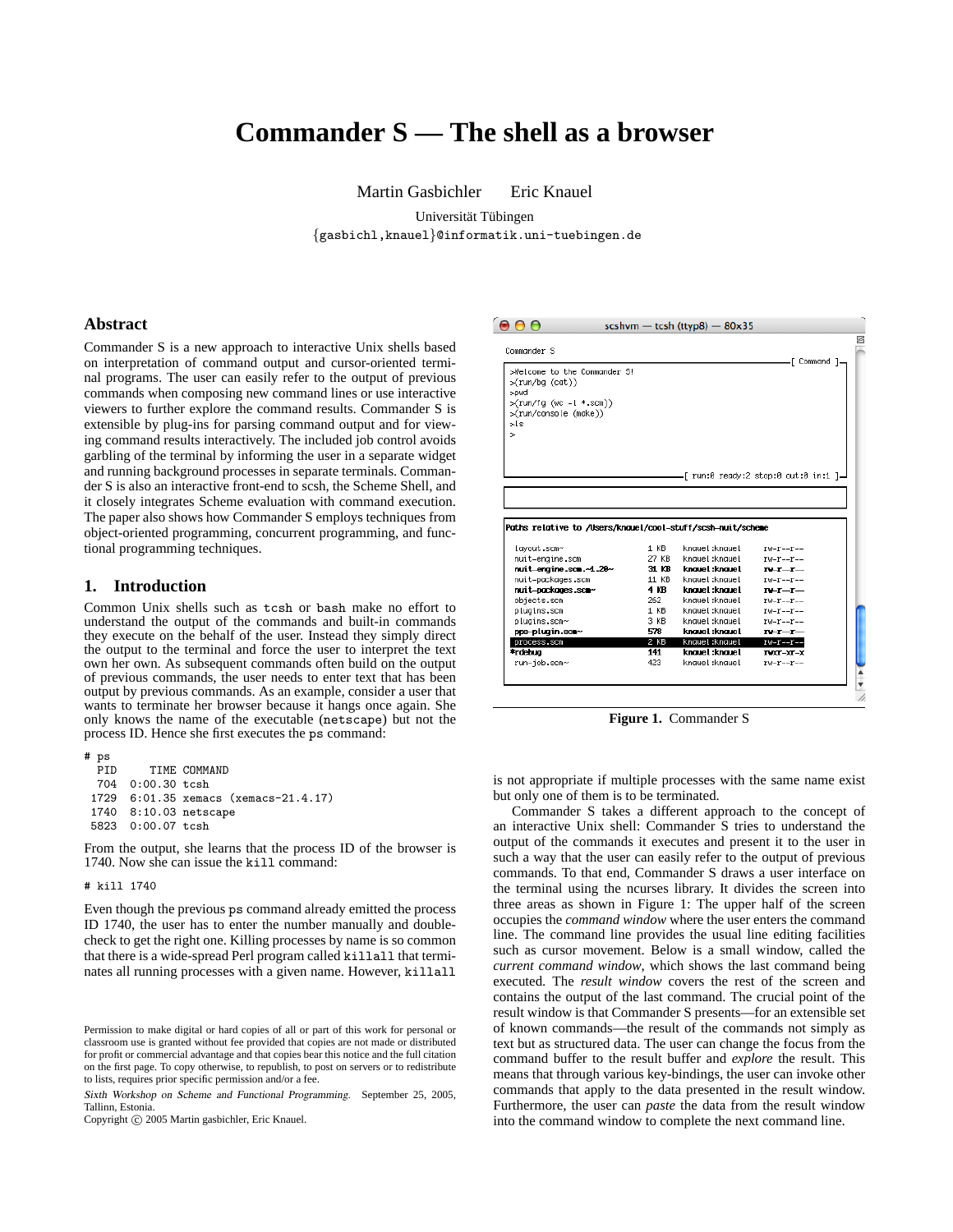In the case of the example above, Commander S knows that the result of the ps command is a list of processes. It presents this list in the result window as follows:

| PID TIME COMMAND      |                                      |
|-----------------------|--------------------------------------|
| 704 0:00.30 tcsh      |                                      |
|                       | 1729 6:01.35 xemacs (xemacs-21.4.17) |
| 1740 8:10.03 netscape |                                      |
| 5823 0:00.07 tcsh     |                                      |

The result window shows the first line with inverted colors because it is the *focus object*. Some key-bindings modify the focus object only, while others affect the entire result window. Of course, the user can also change the focus object with key strikes. For the list of processes, she needs to press the up and down arrows. To return to the task of killing the browser, user needs to press the down key twice and can then press the key for sending the focus object to the command window. Now, she only needs to add the kill command to the command line and press the return key to invoke it. If the user were to kill several processes, she would have to mark them for selection by making one after the other the focus object and pressing the marking key. Then the key for pasting the selection will send them to the command window. Sometimes it is desirable to build the command line not only from the results for the most recent command but from one or more commands that were executed earlier. To support this, Commander S maintains a history for the result buffer in which the user can go backwards and forwards as necessary. This history makes the old results immediately available and the user does not need to use the scrolling facility of the terminal if a command with a larger amount of output happened to be before the result the user is searching for. The current command window always informs the user, which command line produced the output in the result window.

Commander S is also an interactive front-end to scsh, the Scheme Shell. This is realized by a second mode, called *Scheme mode*, for the command window, to which the user can switch from the standard *command mode* with a single key press. The interaction between result window and command window also works for the Scheme mode, but the representation of the pasted objects are s-expressions in this case. The combination of both modes enables the user to combine the power of Scheme with the brevity of shell commands.

In addition, Commander S extends the job control features of common Unix shells. First, the job control facility displays the list of current jobs in the result buffer with key-bindings for the common commands such as putting a job into foreground or background. Second, Commander S uses the ncurses library to continuously display the status of the all current jobs. Finally, Commander S can execute a background job with a separate terminal and allows the user to switch to the terminal, view the running output, or enter new input. To that end, Commander S provides a terminal emulation which stores the output of the process.

## **1.1 Overview**

Section 2 explains some programming techniques and particular libraries used for implementing Commander S. Section 3 gives an overview on Commander S's kernel and describes the implementation of some central features of the user interface. Section 4 describes the interface for writing new viewers. Section 5 pictures some standard viewers such as the process viewer and the directory viewer. Section 6 provides details on the job control implemented by Commander S. Section 7 lists some related work, and Section 8 concludes and presents future work.

# **2. Preliminaries**

This section explains some programming techniques and libraries used to implement Commander S. A reader familiar with the particular techniques may choose to skip the corresponding sections.

#### **2.1 Object-oriented Programming in Scheme**

The *viewers* described in Section 5 and Section 4 undertake the task of displaying the result of a command according to its structure. Viewers are implemented in terms of object-oriented programming (Section 4 motivates this design decision). We used the object system proposed by Adams and Rees [2] as a foundation. This system is elegant, easy to implement and very powerful. The complete machinery needed for the object system is given by functions shown in Figure 2. The system represents an object as a procedure that binds the instance variables in its closure and accepts a message (a symbol) as its sole argument. It dispatches on the message and returns the corresponding method as a procedure (see get-method). All methods accept the object as their first argument to ensure that overridden methods always get the correct object. Hence, send, the construct for calling a method, calls get-method first to acquire the actual method and calls that method with the object itself plus the arguments passed to send.

## **2.2 Concurrent Programming using the Concurrent ML API**

Commander S is implemented as a concurrent application spawning various threads. To synchronize the threads, Commander S employs a Scheme implementation of the Concurrent ML (CML, for short) concurrency functionality [7]. The implementation is given as a library that is part of *Sunterlib*, the Scheme Untergrund Library [1]. This section provides a short introduction to the subset of the CML API used throughout the implementation of Commander S.

CML offers a collection of data-structures for the communication between threads. For the implementation of Commander S, *synchronous channels* and *placeholders* are important. A channel offers a send operation that posts a value to channel and a receive operation that reads a value posted to the channel. The communication is synchronous, thus, a send operation returns exactly at the time when another thread tries to receive a value from the channel (and vice versa). A placeholder is an updateable cell, allowing exactly one assignment. A thread reading the value of a placeholder with placeholder-value blocks until another thread updates placeholder with a value using placeholder-set!. Updating a placeholder already containing a value yields an error.

The CML frameworks allows the decoupling of describing a synchronous operation from actually performing the operation. Thus, synchronous operations become first-class values, called *rendezvous* in the CML notation. The receive operation on a synchronous channel, for example, is composed of generating a rendezvous that describes synchronous operation (e. g. "receive a message on a channel") and waiting till the rendezvous actually occurs. Thus, receive is implemented as follows:

(define (get-method object message) (object message))

(define method? procedure?)

- (define (send object message . args)
	- (let ((method (get-method object message))) (if (method? method)
		- (apply method (cons object args)) (error "No method" message))))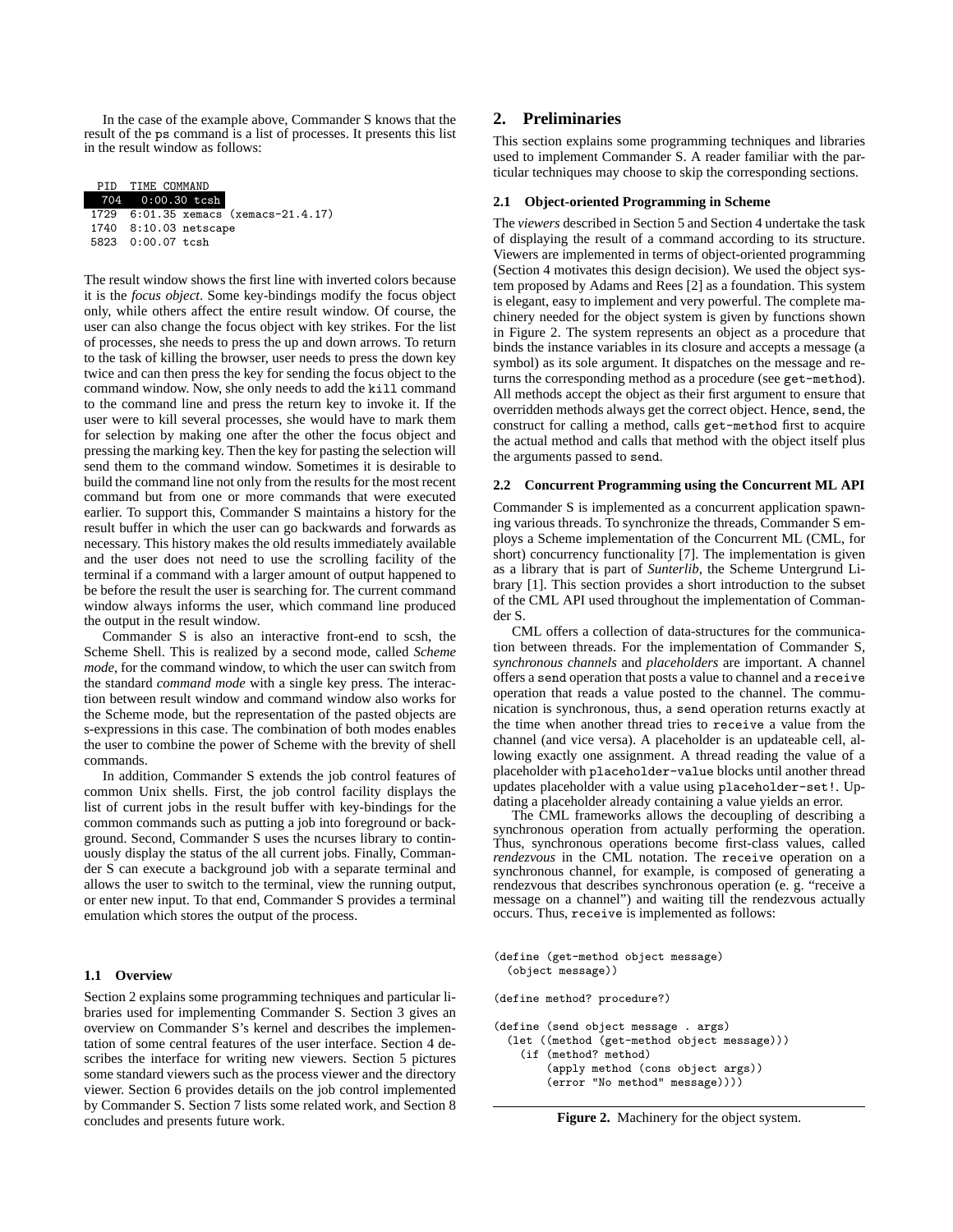```
(define (receive channel)
  (sync (receive-rv channel)))
```
In which receive-rv is a constructor for rendezvous that describe a receive operation on a synchronous channel and sync is the function that blocks the thread until a rendezvous actually takes place, or phrased in CML terminology, becomes *enabled*. Send and placeholder-value may be decomposed in the very same way using send-rv and placeholder-value-rv.

CML provides combinators that combine multiple rendezvous to a more complex rendezvous. The most important combinator is choose, which waits for the first rendezvous from a given list of rendezvous to become enabled. Commander S frequently uses select, the synchronous variant of choose. The wrap combinator allows associating a *post-synchronization action* in form of a function with a rendezvous. When the rendezvous becomes enabled, the associated action is carried out. Function that serve as the postsynchronization actions accept one value — the value that becomes available upon synchronization of the corresponding event. For a receive operation, for example, the value given to the action function is the value received via the channel. The following example code illustrates select and wrap:

```
(select
(wrap (receive-rv channel-1)
       (lambda (value)
         (placeholder-set! p value)))
(wrap (placeholder-value-rv q)
       (lambda (value)
         (send channel-2 value))))
```
Here, select combines two rendezvous associated with postsynchronization actions and blocks until the first rendezvous becomes enabled. The first rendezvous in question describes a receive-operation on a synchronous channel named channel-1. Wrap associates a function with this rendezvous that places the value received via channel-1 in a placeholder p. The second rendezvous describes the synchronous operation of waiting for the value of placeholder q becoming available. This rendezvous is also associated with a post-synchronization function which takes the value that just became on-hand and sends it to channel-2.

#### **2.3 The ncurses library**

Ncurses [3] is a C library that provides a high-level interface to terminal control. In practice a multiplicity of terminal emulations, each having their own control sequences, is in use. Thus, even small tasks like placing the cursor at a certain position on the screen become complex. To assure that an application is portable, the applications needs to know the escape codes of many terminal emulations. Ncurses relieves the programmer of this task. Given a standardized abstract description of a terminal emulation, a socalled *terminfo* entry, usually provided by the maker of the operating system, ncurses learns a particular terminal emulation. The high-level interface of ncurses provides functions for creating overlapping windows, outputting text, controlling the color of output, and placing the cursor. Ncurses also offers a function wgetch for reading input from the terminal that decodes the control sequences the terminal emulation uses to encode special keys (such as cursor movement), to a standard representation. We set aside a survey of the ncurses functions used and instead explain their functionality where occur in the following sections.

A separate library for scsh, called scsh-ncurses, provides Scheme bindings for all ncurses functions using scsh's foreign function interface. Writing the stubs needed to encode and decode C and Scheme values and calling the ncurses functions is almost straightforward. Just wgetch requires special attention. The wgetch function reads a character from the terminal, decodes the control sequence if necessary, and returns an integer key code. If no input is available, the behavior of wgetch depends on a global mode: in *delay mode*, the function blocks the process until the input becomes available, whereas in *non-delay mode* the functions yields an error. From the perspective of a scsh user, either mode is unfavorable. Calling wgetch in delay-mode blocks the whole scshprocess and subsequently all Scheme threads.<sup>1</sup> In non-delay mode, a Scheme thread waiting for input would have to wait busily, thus waste processor time. A preferable mode of operation is to block solely the Scheme thread calling wgetch. To achieve this behavior, scsh-ncurses calls wgetch in non-delay mode at first. If wgetch yields an error, scsh-ncurses calls scsh's select on the terminal to block the Scheme thread calling select until the terminal becomes available for reading. Scsh uses the Unix select call internally to wait for the file and socket descriptors associated with Scheme ports to become ready for reading and writing. Scsh also offers select as Scheme function, which adds the Scheme ports supplied as arguments to the list of file descriptors to watch with the internal select.

# **3. Commander S's kernel**

The introduction left unspecified how Commander S recognizes the meaning of a command's output. The idea is not to execute the program directly, but hand over this task to a function that runs the program and parses its output. In the notion of Commander S this function is a *command plug-in*. A command plug-in registers itself as a wrapper for the execution of a certain program. Displaying the parsed output in the result buffer is not in the field of duty of the command plug-in. Instead, *viewer plug-ins* present the output in a structured way. A viewer plug-in registers itself as the presenter for results of a certain type. Command plug-ins are expected to produce a result value of a distinguishable type. Thus, Commander S decouples command evaluation from presentation of the output.

The kernel of Commander S may be regarded as a read-evalprint-loop. Basically, a central event loop processes the input, invokes a command plug-in or executes an external program, and chooses the viewer plug-in to present the result in the result buffer. In Scheme mode, usual Scheme evaluation takes place, but the result is displayed using viewer plug-ins as well. Thus, the evaluation of Scheme expressions also benefits of the power of viewer plug-ins. This section describes the crucial parts of Commander S's kernel.

#### **3.1 Event loop**

A central event loop receives all input of the terminal and decides what to do. Basically, the decision depends on two factors: which window has the focus and whether the key pressed has special meaning.

Keys with special meaning, such as the return key, are treated by the kernel. The return key triggers the evaluation of a command. Cursor-up and page-up or cursor-down and page-down keys move through the command history and result history, respectively (see Section 3.6). The key sequence Control-x is treated as a prefix, and thus modifies the meaning of the next key press. The sequence Control-x o switches the buffer currently focused. Control-x p and Control-x P paste the current selection and the current focus value, respectively, into the command buffer (see Section 3.3).

If the command window has the focus and the key has no special meaning to the kernel, the key event is passed to the function implementing line-editing (see Section 3.5), which interprets the key accordingly and updates the command buffer. Before continuing in the event loop, the command window needs to be updated to reflect the new state of the command buffer. Thus, the event loop calls a function to repaint the affected part of the command window.

<sup>&</sup>lt;sup>1</sup> Scsh employs a user-level thread system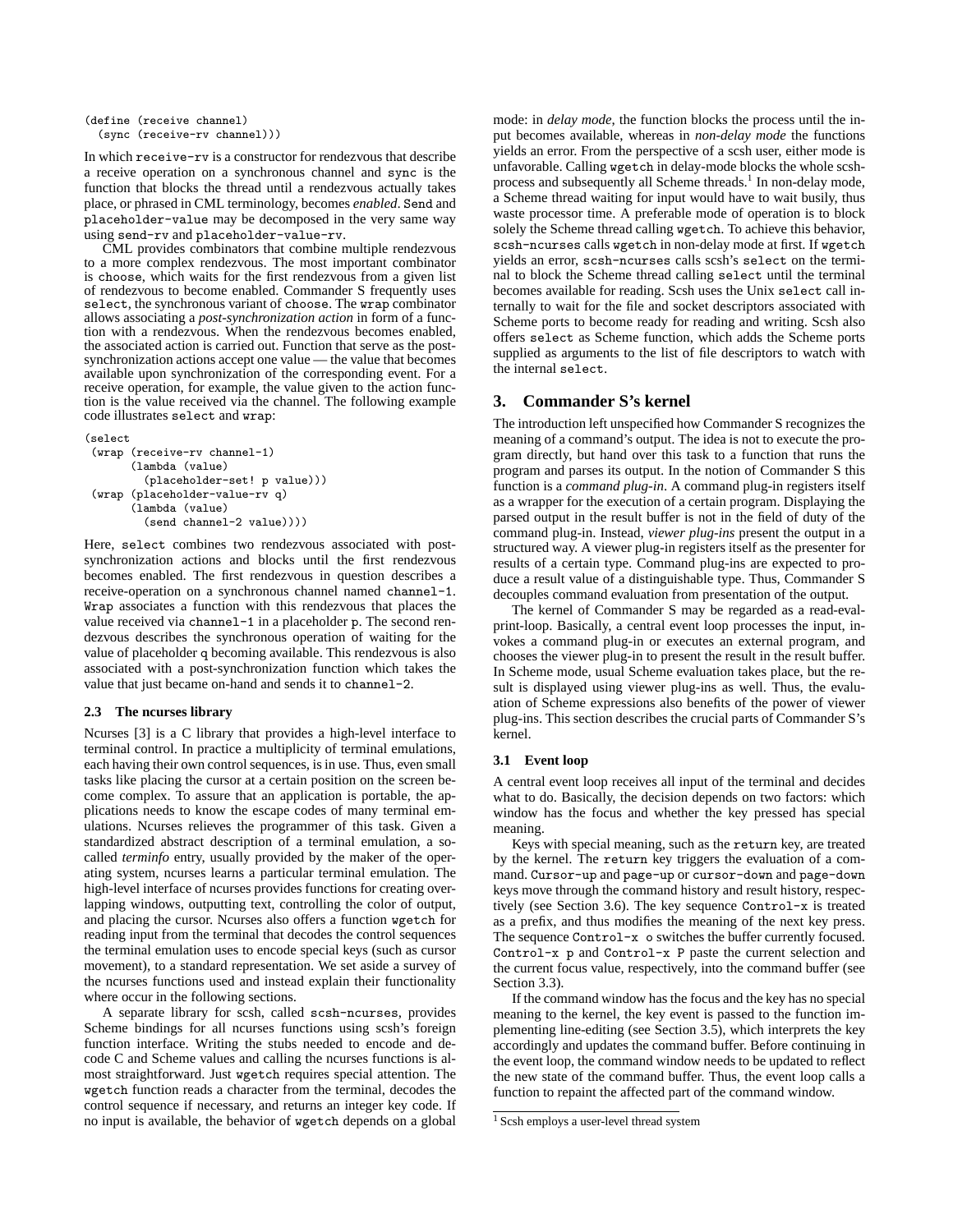|  | $\langle$ command-line $\rangle$ ::= $\langle$ cmd $\rangle$ $(\langle$ comb $\rangle$ $\langle$ cmd $\rangle$ $*$ $\langle$ job $\rangle$ <sup>?</sup> |
|--|---------------------------------------------------------------------------------------------------------------------------------------------------------|
|  | $\langle \text{cmd} \rangle$ ::= $\langle \text{prog} \rangle \langle \text{arg} \rangle^* \langle \text{redir} \rangle^*$                              |
|  | $\langle \text{redir} \rangle$ ::= $(\text{>}  \text{}<   \text{>} \rangle) \langle \text{frame} \rangle$                                               |
|  | $\vert \ll \langle$ s-expr $\rangle$                                                                                                                    |
|  | $\langle \text{comb} \rangle$ ::= $   \& \&      $ ;                                                                                                    |
|  | $\langle \text{job} \rangle$ ::= &   &*                                                                                                                 |
|  | $\langle \text{prog} \rangle$ ::= $\langle \text{str} \rangle$   $\langle \text{unque} \rangle$                                                         |
|  | $\langle \text{frame} \rangle$ ::= $\langle \text{str} \rangle$   $\langle \text{unque} \rangle$                                                        |
|  | $\langle$ unquote $\rangle$ ::= , $\langle$ s-expr $\rangle$   , $\otimes$ $\langle$ s-expr $\rangle$                                                   |
|  | $\langle str \rangle$ ::= $\langle scheme\text{-string} \rangle$                                                                                        |
|  | $c^+ c \notin \{k, 1, \leq, \geq, \}$                                                                                                                   |

**Figure 3.** Command language

If the result window has the focus, the key event is passed to the viewer currently visible in the result window. Thus, except for the key sequences listed above, a viewer gets all key events.

# **3.2 Executing commands**

How Commander S executes a command depends on whether the command has been entered in Scheme mode or command mode. If the command buffer is in Scheme mode, the kernel expects the line entered to be a Scheme expression and evaluates it using eval. The command mode, in contrast, works akin the prompt of a traditional shell.

The commands entered in the command mode must conform to the *command language* of Commander S. Figure 3 shows a grammar for the command language. Except for some minor differences, this language largely accords to the syntax for commands that users are accustomed to by traditional shells. A notable difference concerns strings, which Commander S models like scsh. While a shell like tcsh distinguishes strings in single quotes, double quotes, and backward quotes (for using the output of a command as a string), strings in Commander S's command language are always Scheme strings. The command language is implicitly quasiquoted. Thus, in contexts where a string is expected, the user may use unquote and specify a Scheme expression to be evaluated. Results of the evaluated expression may be a string, a symbol, or an integer. This way, the tcsh command kill 'cat /var/run/httpd.pid' that employs backward quotes to use the contents of the file /var/run/httpd.pid as an argument for kill may be written as kill ,(run (cat /var/run/httpd.pid)) in Commander S's command language.

Scsh already supplies a mechanism for running an external program: the run macro. This macro expects a specification for the program to run and the redirections of the input and output channels as its arguments. The specification has special syntactic notions called *process forms* and *extended process forms* [9]. Commander S includes a little compiler, which translates a command language command to a process form suitable for the usage with run. Thus, when a user submits a command, the compiler generates a corresponding process form and Commander S calls eval to actually run the program as specified.

However, the compiled process form demands some preparations before it may be evaluated by eval: the run macro doesn't substitute shortcuts symbols widely-used by traditional shells. These shortcuts include the tilde, which denotes the user's home directory, environment variable names, and *glob-patterns*. A globpattern specifies a list of files by a regular expression. The glob pattern {/var/tmp,/tmp}/\*.scm, for example, specifies a list of all files with names ending in .scm in the directories /var/tmp and /tmp. Thus, Commander S inserts an expansion pass before evaluating a command that searches the compiled command for shortcuts symbols and replaces them. To implement globbing, Commander S uses the C shell compatible implementation of glob that is part of the scsh API.

The evaluation of Scheme expressions takes place in a separate environment called the *shell environment*. The basis for this environment is the module definition of the *shell module* which imports scheme-with-scsh, a module providing  $R<sup>5</sup>RS$  and the whole scsh API. The Scheme 48 module system facilitates turning a module into an environment suitable as an argument for Scheme's eval function. Thus, evaluating Scheme expressions boils down to calling eval and using the shell environment as the environment for evaluation.

The shell module redefines a choice of scsh functions to return a value with a distinguishable type. Directory-files serves as an example; if called without arguments, this function returns the contents of the current working directory as a list of strings. This representation is very handy when writing scripts. However, this representation of directory contents is indistinguishable from an arbitrary list of strings. This poses a problem: the viewer to be used to display a result is selected by examining the result. Thus, the shell module introduces a new record type fs-object, which encapsulates a file-system object, and redefines directory-files to return a list of fs-objects. The redefinition of directory-files calls the original definition of directory-files, imported with a different name, and wraps the resulting filenames in fs-object records. So far the shell module only redefines a few functions that return filenames. An aim of future work is to apply this technique to other parts of the scsh API as well.

#### **3.3 Focus value table**

Pasting values into the command window running in Scheme mode requires an external representation of the value. This severely restricts the set of values usable for pasting. For example in scsh records, continuations, and procedures have no external representation. Thus, Commander S allows pasting objects as a reference into a global table called the *focus value table*. View plug-ins may register a value in the table using add-focus-object which returns an integer index. The function focus-value-ref returns the stored value at a given index. Hence, the viewer plug-in may avoid converting a value to an external representation and return a call to focus-value-ref instead.

#### **3.4 Command plug-ins**

Command plug-ins undertake the task of running a particular external program, parsing the program's output and representing the result as an distinguishable type. The command plug-in for ps exemplifies this. If a user enters ps to see the list of running processes, in the command mode of Commander S, this invokes the ps plugin. The ps plug-in runs the actual ps program provided by the operating system and parses its output. The result is represented as a list of process records, thereby making the result distinguishable from an arbitrary list of strings and enabling viewers to recognize the type of the result.

The function register-plugin! registers a new plug-in with Commander S. The constructor make-command-plugin creates a new command plug-in record which contains three entries: A name for invoking the plug-in, a completion function that calculates completions for the arguments (see Section 3.7), and the *plugin function*. The kernel calls the plug-in function to run the command, parse the output, and produce the result value. Instead of executing an external program, a plug-in function may also call a scsh function. The following code shows the command plug-in for printenv as example. Printenv returns a list of all environment variables:

(register-plugin!

(make-command-plugin "printenv"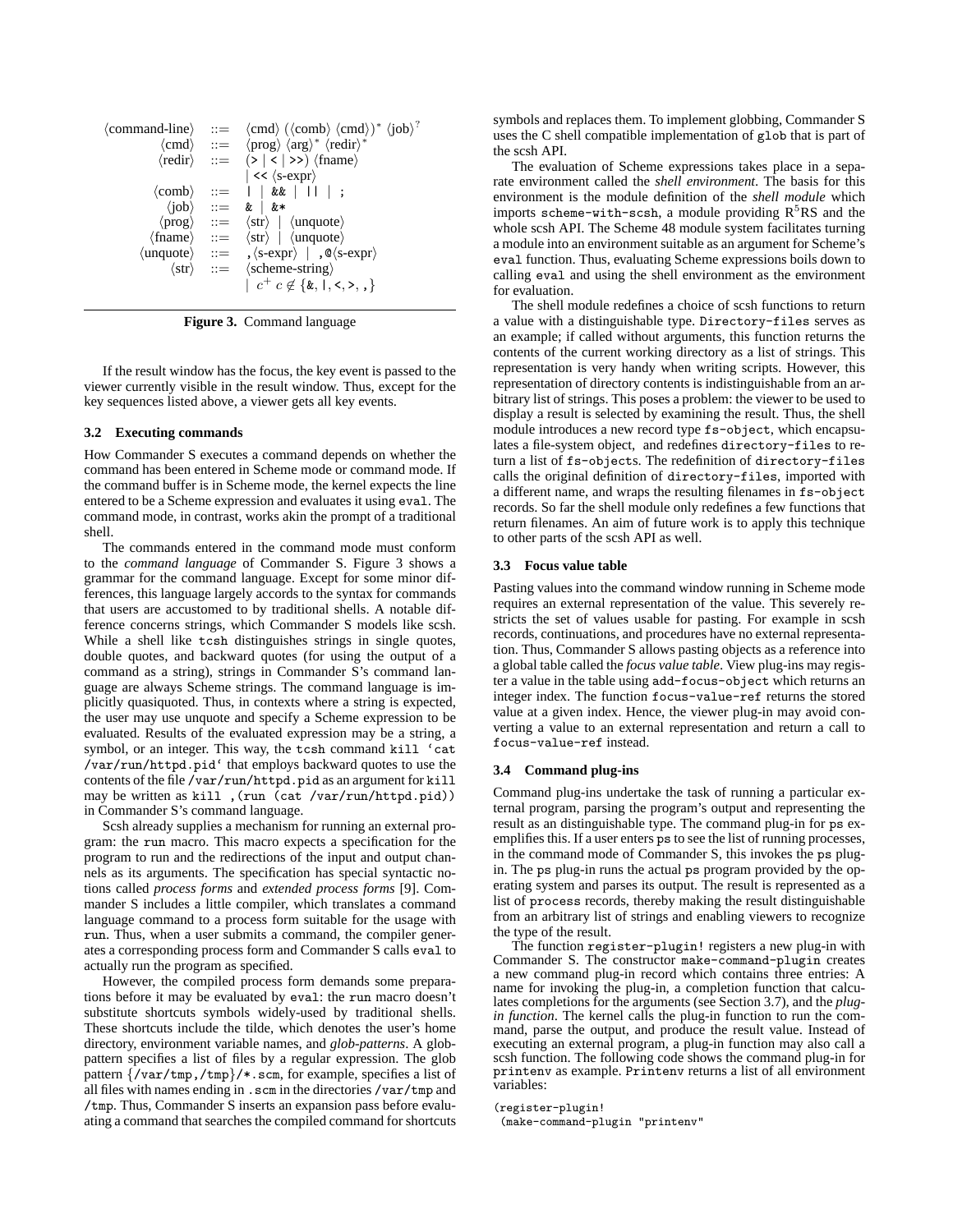no-completer (lambda (command args) (env->alist))))

The no-completer is a completion functions that offers no completions for a command (see Section 3.7). The scsh function env->alist returns all environment variables as an association list.

# **3.5 Line-editing**

The feature users miss most when using scsh in an interactive session is line-editing. Line-editing involves making the backspace key work as expected, allowing the user to move the cursor using the cursor keys, inserting text at an arbitrary position of the command line, and some extra features the user is accustomed to from text editors. The scsh REPL does not provide line-editing because it applies read directly to standard input to read from the terminal. However, the command buffer of Commander S offers a lineediting functionality with the features mentioned above and feeds the input into read (or the parser for the command language) only after the user has pressed the return key. The line-editing functionality is implemented in terms of the ncurses (see Section 2.3), thus is portable and involves no emulation specific code.

#### **3.6 Command and result history**

Like conventional shells, Commander S offers a so-called *command history*. A command history provides a way to access the prior commands entered during the session. Most Unix shells bind the cursor keys to a function that cycles through the list of commands and displays prior commands at the prompt. This feature is especially useful when the user executes a series of similar commands.

Besides the command history Commander S also provides a *result history*. The motivation for this novel feature is a limitation of traditional Unix shells that don't provide a method to access the output or result of a prior command execution. In this case the user falls back on a feature of her terminal emulation program. These programs usually buffer the output of the terminal session, thus, the user may scroll up and view the output of commands issued afore. To reuse a prior result the user copies the text to the command prompt using a copy and paste mechanism provided by the terminal program. This method, although exercised by numerous users, has at least two drawbacks. First, it may be hard to find the wanted result — there may be lots of output to search through and the wanted output may even be mingled with another processes output (see Section 6). Second, there is only access to a textual representation of the result.

Commander S saves the result objects created during a session in the result history. Thus, the user may go back in the result history at any time and continue to use a saved result object. The result history facilitates the task of finding the desired result — each command is associated clearly with the result it produced. While cycling through the result history, the active command window shows the command used to produce the result shown in the result buffer.

In the notion of Commander S, a result history is easy to implement. Having the viewer objects (see Section 4) instanced, the kernel stores the object along with the corresponding command in a list that serves as the history. Thus, going back and forth in the history selects an existing viewer object that is set as the the current result object. Subsequently, the kernel clears the result window and sends a paint message to the new current result object to make the object visible.

## **3.7 Programmable completion**

Most shells offer an automatic completion for commands and arguments entered partially at the prompt. Usually pressing the tabulator key while editing a command line at the prompt triggers a *completion function*. This function considers the token of the command line the user is currently editing (that is, the token where the cursor is) and finds a set of strings to which the partially entered token is a prefix. This set depicts the set of possible completion for the token. If there is more than one possible completion, most shells simply display the possible completions and expect the user to continue editing the token until the prefix becomes unambiguous. Depending on the position of the token in the command line, the token denotes a program to be executed or an argument to a program. Thus, only executable files come into question as completions for the command token, whereas, intuitively there no such constraint for argument tokens. Most shells accommodate this observation by using different completion functions for the particular tokens of a command line.

Popular shells like tcsh, bash, and zsh offer a *programmable completion function* which allow users to write completion functions tailored to syntax of arguments of a specific command. The file transfer program ftp, for example, expects a host name to connect to as its first argument. The following tcsh commands establishes an appropriate completion function for ftp:

> set preferred\_ftp\_hosts=(ftp.gnu.org ftp.x.org) > complete ftp 'p/1/\\$preferred\_ftp\_hosts/'

This example specifies a completion for the first argument only.<sup>2</sup> The possible completions for this argument are given as a list specified in the variable preferred ftp hosts.

Commander S provides a similar programmable completion function for the command mode. If the user presses the tabulator key a general completion function calls the parser for the command language and identifies the token the cursor is pointing at. This token is considered for completion. Depending on the position of this token a more specific completion function is selected. The completion function for command tokens is a built into Commander S and uses the union of executables available in the paths listed in PATH and the set of registered command plug-in names as possible completions. However, the user may wish to specify an executable by entering a complete path. In this case the command completion function calls complete-with-filesystemobjects to build the list of completions. This function checks whether there is a file or directory that matches the partially entered path. If the token matches a directory name, completewith-filesystem-objects offers the contents of this directory as possible completions. Otherwise the parent directory of the partial names is searched for completions.

If a completion function returns a single possible completion, Commander S may replace the token on the command line with this completion and repaint the command prompt. However, if there is more than one completion, Commander S uses the result buffer to display the list of completions. The user may use the list as an aide to memory and continue to type the token, or by pressing the tabulator key a second time switch the buffer focus and select a completion using the cursor keys directly.

The general completion functions also handles the completion of arguments. Unless a specific a completion function for the current command token is specified, it calls complete-withfilesystem-objects to complete the argument. Specific completion functions are tied to command plug-ins. Thus, to provide a special completion function, the user adds a command plug-in. The following command plug-in for the ftp command provides such a completion function.

 $2 p/1$  stands for "position one"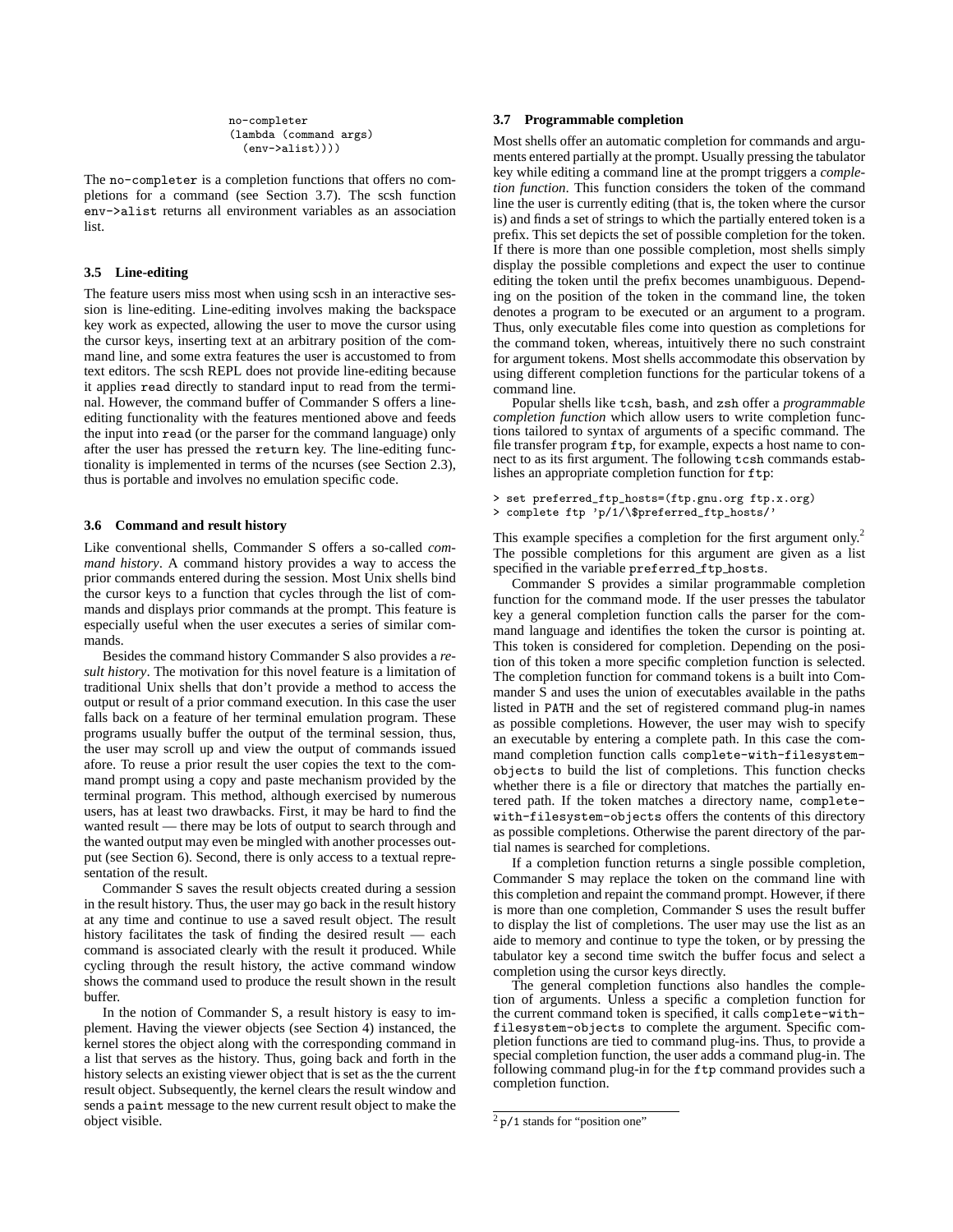```
(register-plugin!
 (make-command-plugin
  "ftp"
 (let* ((hosts '("ftp.gnu.org" "ftp.x.org"))
        (cs (make-completion-set hosts)))
    (lambda (command to-complete)
      (completions-for
      cs (or (to-complete-prefix to-complete) ""))))
 just-run-in-foreground))
```
In this example, the second argument to make-command-plugin is the completion function. A completion function has two arguments; the abstract syntax of the command line and the token to completed. The completion function in question uses a built-in list of host names as possible completions. Make-completion-set creates a special caching data-structure which speeds up the computation of matching completions. This is especially useful when the set of possible completion is big, for example, when searching the completions for file names. The procedure completionsfor searches and returns the matching completions for the prefix returned by to-complete-prefix in the completion set.

# **4. Implementing Viewer Plug-ins**

In the notion of Commander S a *viewer plug-in* (*viewer* for short) undertakes the task of displaying the result value of a command in a structured fashion. However, a viewer may go beyond just displaying data and implement a small application running in the result window. The predefined file system viewer (see Section 5), for example, not only displays files and directories but also allows navigating through subdirectories.

Given a result value, Commander S tries to find the appropriate viewer. Each viewer comes with a predicate that identifies the result values the viewer handles. Commander S applies the predicates provided by the registered viewers to the result value. The viewer belonging to the first predicate to evaluate to true accepts the bid. Now, Commander S instances a new viewer using the accordant constructor and asks the viewer to paint itself to the result window.

Viewers are implemented using object-oriented programming (see Section 2.1 for an introduction of the object system used). A viewer depicts an object that accepts the messages sent by kernel and encapsulates a state. In this setting, an object-oriented approach appeared to be a natural choice. Commander S sends the following messages to viewer objects:

- paint The paint message asks the object to paint itself to the result window. This message is sent to objects just created or if an result object becomes the current result object. (i.e., if the user cycles through the result history, see Section 3.6). As arguments, the objects receives the ncurses window to paint in, a result buffer object which contains information about the result window's size, and a boolean indicating whether the result window has the focus.
- key-press If the result window has the focus, the current result object receives a key-press message whenever the user presses a key. The object receives the key code and a boolean saying whether the special prefix key sequence Control+x is active as arguments. The kernel expects this method to return an instance of the viewer and stores this instance in the history. This is a clincher, since this allows a viewer to instantiate and return a different viewer. The viewer responsible for displaying the contents of a user record, for example, uses this case to instance a directory viewer object if the user presses return key on the line displaying the path to a user's home directory.
- get-selection-as-ref This message asks the viewer to return the current selection as a reference into focus-valuetable (see Section 3.3) received as an argument. The message

is only available if the command buffer is in Scheme mode, thus, the return value of this method has to be a piece of Scheme code (as a string).

• get-selection-as-text This message asks the viewer to return the current selection in a textual representation. If selections don't make sense in context of a result value, this method may return false. A boolean delivered as an argument says whether the selection is to be inserted into the command or Scheme mode. Thus, a viewer may deliver an adequate string (see Section 4.2 for an example). It is conceivable though that representing the selection as a string makes no sense. In this case a viewer may choose to understand the get-selectionas-text message as a get-selection-as-ref message, hence, requiring a reference to the focus-value-table. To facilitate this, the focus-value-table is passed as a second argument to the get-selection-as-text messages.

# **4.1 Selection lists**

Before giving an example for the implementation of a viewer object, we shall describe *selection lists*. Selection lists are an important user interface widget, akin to menus, used by almost all viewer objects. A selection list displays a given set of entries as sequential lines at an arbitrary position inside an ncurses window. Using the cursor keys, the user may move a selection bar over the lines to focus a particular entry, and mark and unmark entries. Most viewers employ a selection list using marking to facilitate selecting items which are to be processed together. The selection list also determines the area in view if the number of items to display exceeds the space assigned to the selection list.

The constructor make-selection-list expects as its argument a list of records of type element that denote the items of the selection list, and returns a Scheme record representing the selection list. An element record consists of a field that carries the object to be returned if the user marks the accordant line, a boolean saying whether this entry may be marked at all, and the text to be displayed.

The paint-selection-list-at operation accepts a selection list, window-based coordinates, and an ncurses window as its arguments and paints the selection list in its current state at the given coordinates to the window. To pass key events to a selection list, viewer objects call the function selection-list-handle-keypress which updates and returns the state of selection list accordingly.

Implementing a get-selection-as-text method in a viewer frequently boils down to getting the list of marked entries from a selection list using selection-list-get-selection, or, if this list is empty because no entries are marked, getting the entry currently focused by the selection bar using selection-listselected-entry. The selection list implementation offers the function make-get-selection-as-ref-method which returns a function suitable as an implementation of a get-selection-asref method. The focus objects returned by methods implemented using this function stand for the return object specified in the accordant element record.

#### **4.2 Example: process viewer**

As an example for the implementation of viewers, this section describes the implementation of the process viewer from the introduction and sketches the implementation of the command plug-in for ps.

The process viewer views the output of the ps command. The ps command is a command plug-in based on the portable ps library from Sunterlib [1]. As the ps command is not standardized, the library dispatches on the type of the host operating system and then issues the ps command with options chosen to get all processes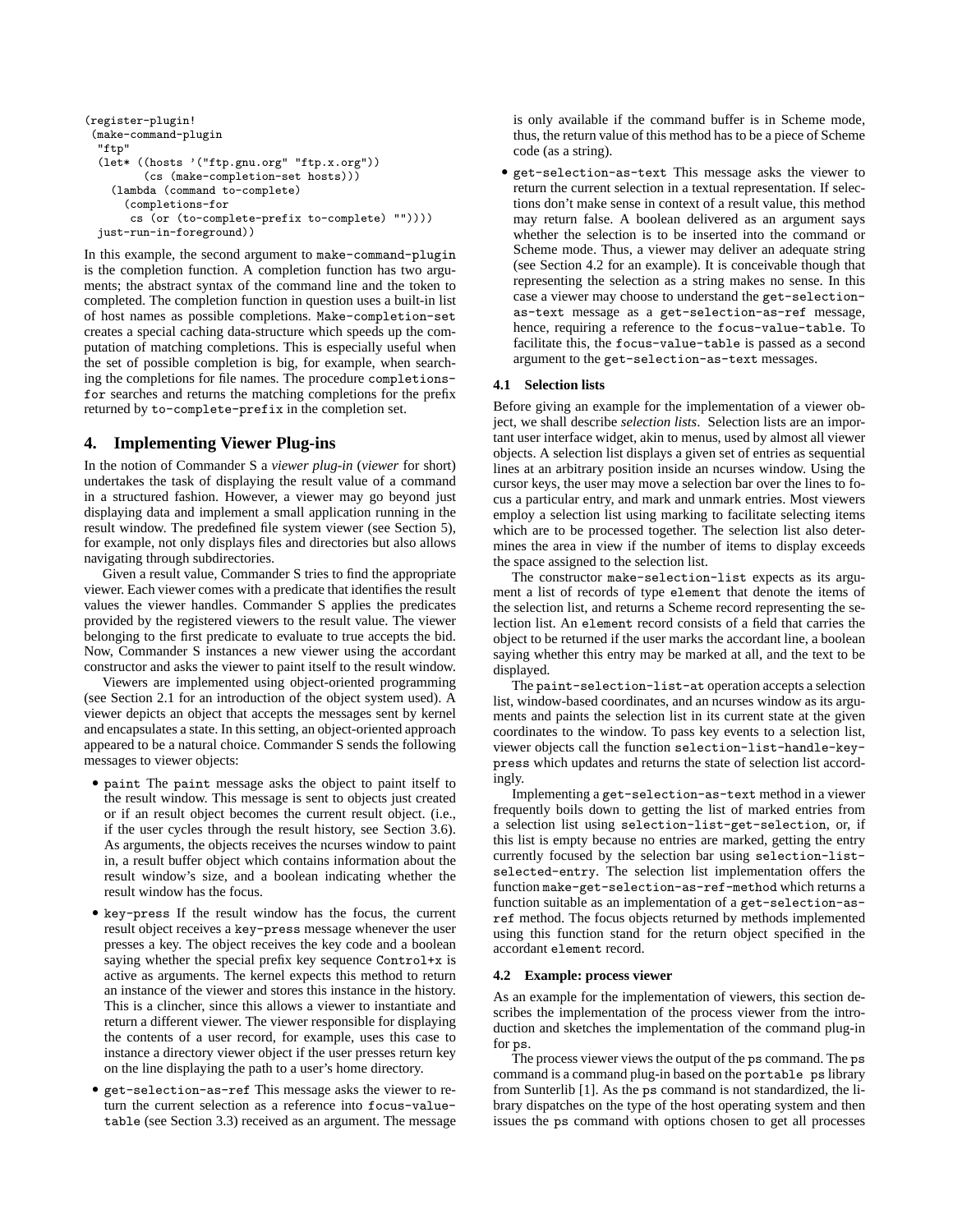and a set of additional information available on all supported platforms. It then parses the output and stuffs it info a record of type process. The ps command plug-in does not currently support additional options but returns this list unchanged. In the future, the ps command should accept arguments to restrict the returned processes and customize the additional information. While argument parsing is certainly more work, a user who often switches operating systems would certainly be happy to use the same set of options on all platforms. Of course, the syntax of the options could easily be made customizable.

Figure 4 contains the implementation of the viewer plug-in for processes. The function make-process-viewer is the constructor for process viewer objects. The constructor is called by the kernel, if the predicate for this viewer, list-of-processes?, identified a result value as a list of process objects. The kernel supplies the result value in question and the buffer to draw to as arguments to the constructor. The constructor returns a function that given a message name returns a function implementing the method. The instance variables of the object are bound in the closure of this function. The process viewer employs a selection list (see Section 4.1) to display a list of processes. Make-process-selection-list formats the process objects and uses make-selection-list to create a selection list that fits into the result window leaving one line free for a heading. On a paint message, the viewer displays the header and calls the procedure paint-selection-list-at to draw the selection list beneath the header. A key-press message is also forwarded to the selection list. On a get-selection-astext message, it returns the PIDs of the selected processes for the command mode and a list of PIDs in the Scheme mode.

Finally, the last two lines of the figure register the process viewer plug-in registers as viewer for a list of records of type process and hands out the constructor to the kernel.

# **5. Predefined viewers**

The previous section already presented Commander S's viewer for processes. In this section, we present further viewers for filesystem objects, user and group information and results of commands related to AFS. In addition, a viewer for inspecting arbitrary Scheme values is described.

# **5.1 The filesystem viewer**

Dealing with files is another common scenario where the user is forced to re-enter text that appeared in the output of a previous command. A common pattern is that the user first issues an ls command to list the files within a directory and then uses another command to manipulate certain files. To view the most recent error log file of an Apache web-server, the user could first use  $\text{ls}$  -lat, which prints the files sorted by date:

```
# ls -lt
-rw-r--r-- 5543 Jun 15 02:00 error_log.1118275200<br>drwx--x--- 512 Jun 15 02:00 /
drwx--x--- 512 Jun 15 02:00 ./<br>-rw-r--r-- 49024 Jun 14 15:04 ac
              49024 Jun 14 15:04 access_log.1118275200
-rw-r--r-- 66312 Jun 8 21:59 access_log.1117670400
-rw-r--r-- 11498 Jun 8 21:59 error_log.1117670400
-rw-r--r-- 140048 Jun 1 18:17 access_log.1117065600
-rw-r--r-- 4688 Jun 1 05:36 error_log.1117065600<br>drwx--x--- 512 Mar 25 2004 ../
                 512 Mar 25 2004 ../
```
Next, she would invoke a viewer such as less on the latest file error log.1118275200:

# less error\_log.1118275200

Again, the user has to enter text that appeared in the output of a previous command. Modern shells such as bash or tcsh will help the user to enter by providing *command line completion*. This means that the shell examines the command line already typed and completes the last token as far as possible or presents the user a set of

```
(define (make-process-viewer processes buffer)
  (let* ((processes processes)
         (cols (result-buffer-num-cols buffer))
         (lines (result-buffer-num-lines buffer))
         (sel-list
          (make-process-selection-list
           cols (- lines 1) processes))
         (header (make-header-line cols)))
    (define (get-selection-as-text
               self for-scheme-mode?
               focus-object-table)
      (let* ((marked
              (selection-list-get-selection sel-list)))
        (cond
         ((null? marked)
          (number->string
           (process-info-pid
            (selection-list-selected-entry sel-list))))
         (for-scheme-mode?
          (string-append
           "'" (exp->string
                (map process-info-pid marked))))
         (else
          (string-join
           (map process-info-pid marked))))))
    (lambda (message)
      (case message
       ((paint)
        (lambda (self win buffer have-focus?)
          (mvwaddstr win 0 0 header)
          (paint-selection-list-at
           sel-list 0 1 win buffer have-focus?)))
       ((key-press)
        (lambda (self key control-x-pressed?)
          (set! sel-list
                (selection-list-handle-key-press
                 sel-list key))
          self))
       ((get-selection-as-text) get-selection-as-text)
       ((get-selection-as-ref)
        (make-get-selection-as-ref-method sel-list))
       (else
        (error "process-viewer unknown message"))))))
(register-plugin!
```
(make-viewer make-process-viewer list-of-processes?))

**Figure 4.** Implementation of the process viewer (excerpt).

possible completions. The shell derives the possible completions from the leading command, the default mode is to complete the token as a filename. In the example above, the user could ask the shell to complete the command line less e. The shell will expand this to less error log.111 and list all error files as possible completions. Now the user needs to inspect the output of the previous ls -lt command to learn that the name of the most recent file continues with an 8. After entering this character, the shell is able to fully complete the filename. However, while command line completion is certainly of great aid for the programmer, the shell again makes no use of the output of previous commands, which contains in our example the files in chronological order. If the example takes place within the tcsh shell, this is especially disappointing as there ls is a built-in command. This means, the output is not produced by some external command but by the shell itself.

The user could try to save typing by combining entering a command line that extracts the name of the newest error log for the output of ls and calls less on it: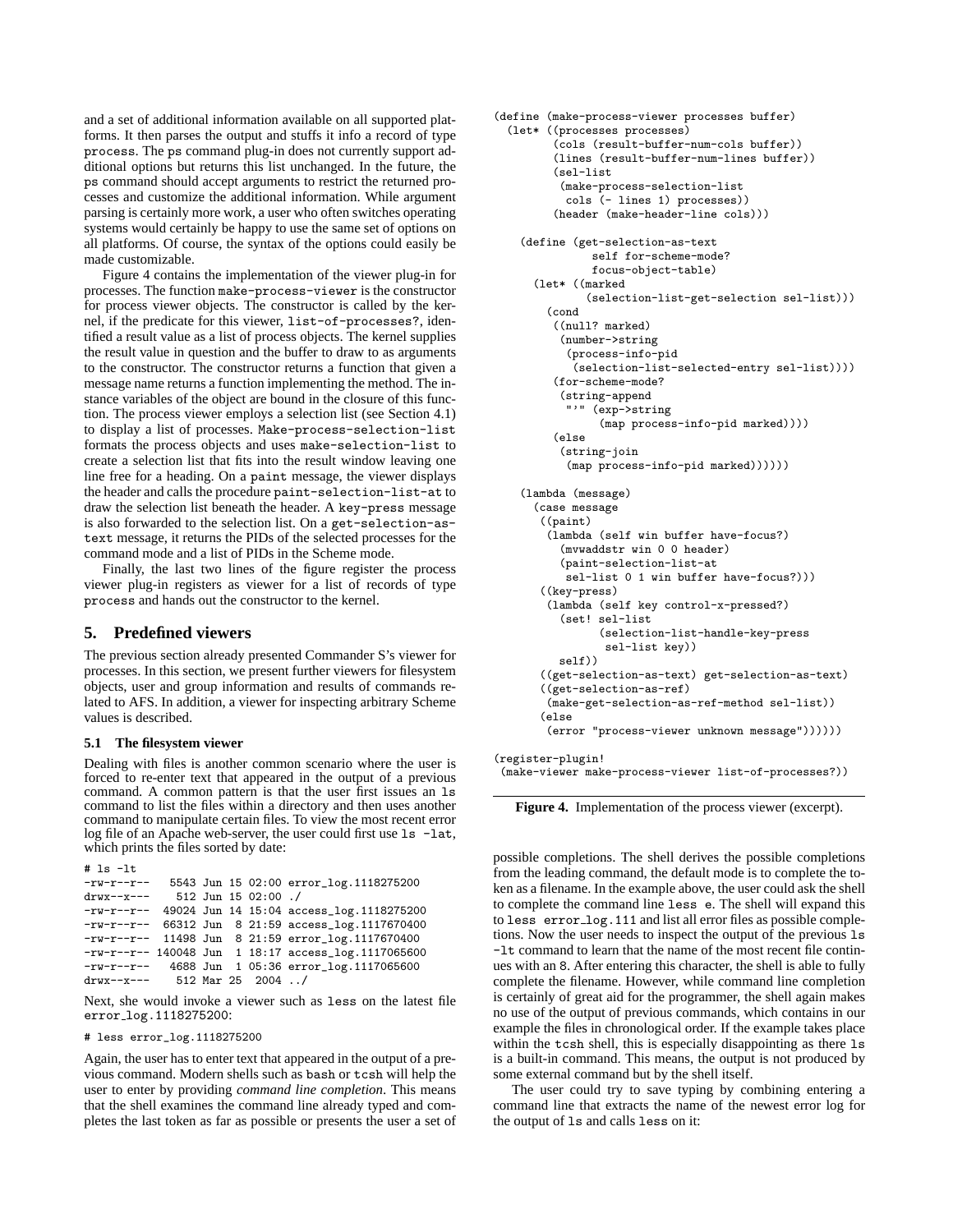# # less 'ls -1t err\* | head -n 1'

While this approach is close in the spirit of the Unix philosophy to combine little tools to perform the work, the command line is rather long and fragile. We would not dare to use such a construction on the command-line for a command such as rm. It also requires the user to know in advance that error logs (and only these) start with err.

Commander S knows that the result of the ls -lat command is a list of files. It presents this list in the result window as follows: Paths relative to /usr/local/svn/logs

| $-rw-r--r--$                   |  |                     | 5543 Jun 15 02:00 error_log.1118275200                |
|--------------------------------|--|---------------------|-------------------------------------------------------|
| $\text{drw}$ x--x---           |  | 512 Jun 15 02:00 ./ |                                                       |
|                                |  |                     | $-rw-r--r--$ 49024 Jun 14 15:04 access_log.1118275200 |
|                                |  |                     | $-rw-r--r--$ 66312 Jun 8 21:59 access_log.1117670400  |
|                                |  |                     | $-rw-r--r--$ 11498 Jun 8 21:59 $error_log.1117670400$ |
|                                |  |                     | $-rw-r--r--$ 140048 Jun 1 18:17 access_log.1117065600 |
| -rw-r--r-- 4688 Jun            |  |                     | 1 05:36 error_log.1117065600                          |
| drwx--x--- $512$ Mar 25 2004 / |  |                     |                                                       |

That is, the presentation of a list of files is the list of the file names relative to a directory, which is displayed in the first line. If the focus object is a directory and the user presses the return key, the result window will display the contents of this directory. To return to the task of viewing the latest log file, the user can immediately press the key for sending the focus object to the command window, as the focus object is already the most recent file. Now, she only needs to add the less command to the command line and press the return key to invoke it. Pasting files to the command window inserts them as absolute filenames. If the command window is in Scheme mode, pasting inserts filenames as strings.

If the user enters the ls command, Commander S does not really invoke the ls program and parse its output. Instead, it uses the scsh function *file-info* to obtain the file status information and the function directory-files to get the contents of a directory. From this information, it generates a list of records of type fsobject. An fs-object combines a filename with file status information. The filesystem viewer registers itself as the viewer for fsobjects and for lists of fs-objects.

As Commander S provides its own binding for the scsh procedure directory-files, which returns a list of fs-objects instead of a list of strings, and extends the scsh functions which operate on filenames to fs-objects, the viewer is also able to present the values of Scheme expressions returning lists of filenames.

The functionality of filesystem viewer could be extended in various aspects: additional key-bindings for renaming, deleting, or copying files, manipulation of file mode bits, invoking of a default application based on the filename suffix, and so forth. However, while we would certainly like to have these features, it is not the focus of our current work as programs like midnight commander or the dired plug-in for Emacs already show the merits of this approach. Instead, Commander S aims combine graphical presentation with command execution and shell programming. Unlike pure front-ends for filesystem browsers, Commander S is also not limited to the presentation of filesystem objects.

#### **5.2 User and group information viewer**

User and group information are ubiquitous in Unix. For user information, scsh provides the procedure user-info as wrapper for the standard C functions getpwnam/getpwuid to return the user information from a given login name or UID. It returns a record user-info with the fields name, uid, gid, home-dir, and shell which contain the corresponding entries form the user database (usually /etc/passwd). For the group information, scsh analogously provides a wrapper group-info for the C functions getgrnam/getgrgid. The fields of the returned record

group-info are name, gid, and members, the latter containing the users of the group as a list of strings. Commander S contains viewers for the user-info and group-info records that present the contents of the records in a selection list. The main feature of these viewers is that the user may navigate through the presented information by selecting an entry and pressing the return key: For the gid field, Commander S presents the corresponding group information, for the home-dir, it invokes the filesystem viewer from Section 5.1 on the home directory, likewise for the shell field, and for the members of a group, Commander S presents the associated user information. Here is an example for the value of the expression (user-info "gasbichl"):

|  |  | [0: name] gasbichl |
|--|--|--------------------|
|--|--|--------------------|

| <b>Tuidl 666</b>     |                                   |
|----------------------|-----------------------------------|
| $[\text{grid}]$ 4711 |                                   |
|                      | [home-dir] /afs/wsi/home/gasbichl |
| [shell] /bin/tcsh    |                                   |

If the user presses the return key, Commander S presents the information for GID 4711 as follows:

[name] PUstaff [gid] 4711 members: gasbichl klaeren knauel

The viewers are implemented in about 130 lines of code but already provide a nice tool for browsing user and group information. We think that in this style a lot of information in the realm of Unix can be presented and thus enable the user to browse this information very conveniently and fast.

## **5.3 AFS**

This section presents two viewers related to the Andrew File System (AFS for short) as an example for using Commander S for viewing the result of special purpose programs. AFS is a network filesystem based on a client-server model. AFS stores the data on the server in logical partitions called *volumes*. Each volume is mounted at some directory below the global /afs root. On the client, a local daemon transparently fetches and stores the contents of the volumes from the server and maps it into the local filesystem. AFS also introduces permissions for directories based on access control list (acl for short) and has its own user management. The user views the permissions with the fs listacl command and manipulates them with the fs setacl command. For example:

```
# fs listacl .
Access list for . is
Normal rights:
  system:administrators rlidwka
  gasbichl rlidwka
  knauel rl
# fs setacl . knauel rli
```
adds the right to insert files into the current directory for the user knauel. Commander S saves the user from entering the username that already occurred in the output by displaying the result of fs listacl using a selection list:

Access list for . is Normal rights: system:administrators rlidwka gasbichl rlidwka knauel rl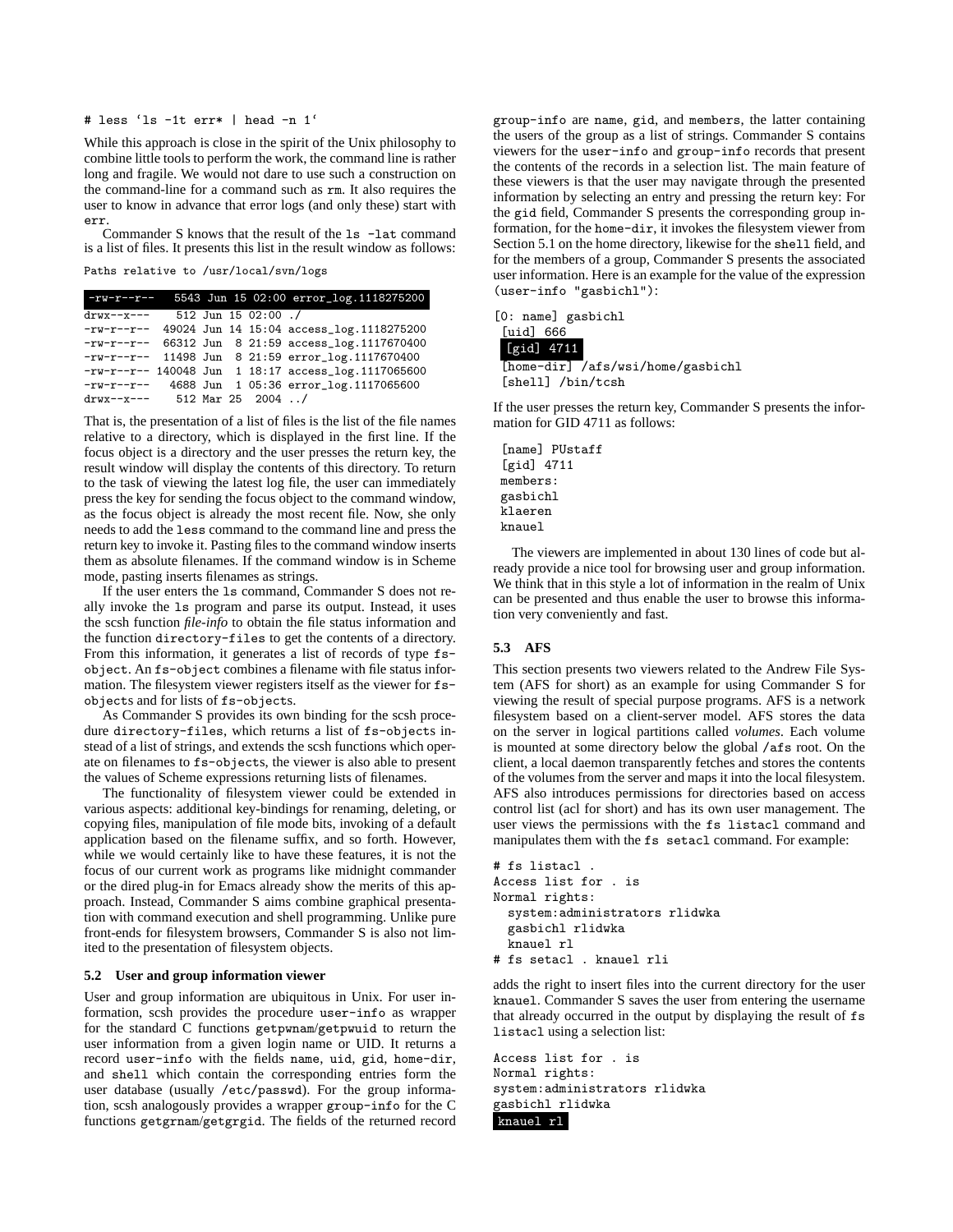By pressing the key for sending the selection, the user can paste the string knauel rl to the command window running in command mode behind a fs setacl. Alternatively, the user may paste the entry as a pair while in Scheme mode. This is especially useful to set the rights of several users at once. For example, the following expression grants the right to read, list and insert files to a list of such entries which the user would paste from the result window at the place of ...:

(for-each (lambda (acl)  $(fs \text{ setac1}".$ " (car acl) "rli")) ...)

On the other hand, the viewer for fs listacl also supports direct editing of the acl entries. Currently, pressing the deletion key removes an entry from the acl. More features such as direct modification of the rights would be desirable but requires functionality beyond the current capabilities of the selection list.

Commander S also supports management of volumes. The command fs listquota takes as argument a directory and prints the quota information for the volume the directory resides in. This is also a convenient way to obtain the name of the volume needed the most volume-related commands. Commander S prints the result of fs listquota as

| Volume Name: home.gasbichl |
|----------------------------|
| 1000000                    |
| 899724                     |
| 90%                        |
| 28%<br>Partition           |
|                            |

From here, the user can either paste the volume name into the command window or press the return key to execute the vos examine command on the volume. A future version will also support direct editing of the quota.

The commands for volume manipulation also have command line completion for the volume name argument. Commander S receives the list of all volumes from the command vos listvldb. Executing this command may take some time, therefore it is not desirable to initialize this list during startup. Fortunately, command completion is completely programmable in Scheme and during startup the corresponding plug-in can simply spawn a thread which issues vos listvldb and initializes the volume list. This way, the user has to wait only if she wants command completion for vos before the thread finishes its work.

#### **5.4 Value inspector**

The domain of viewers is not limited to the results of Unix commands. In fact, the user may add viewers for any kind of Scheme value. Scheme 48 already comes with an inspection facility to browse arbitrary Scheme values. We have lifted the inspection facility into our ncurses-based framework and use it as the default viewer for exceptions which effectively implements a debugger.

We briefly review the inspection facility in Scheme 48: Its command processor provides a command ,inspect that takes as its argument a Scheme expression, evaluates it and presents the outermost structure of the resulting value in a menu. There is a menu entry for every immediate sub-value. For a list, the subvalues are the entries of the list, for a record the sub-values are the components of the record, for a continuation the contents of the stack frame makes up the sub-values. A menu entry consists of a number for selection by the user, an optional name for reference, and the external representation of the sub-value. The source of the name depends on the kind of value being inspected: for records it is the name of the record field, for environment frames it is the name of the variables. List or vector entries do not have names. After the presentation of the menu, the user may enter the number of a menu entry to continue inspection with the corresponding sub-

value or press the u key return form the inspection of a sub-value. For continuations, the d key selects the parent continuation. If there are more than 14 sub-values, the m key switches the presentation of the menu to the next 14 sub-values and so on. Finally, the q key ends the inspector and sets the focus object of the command processor to the last value that has been inspected. The command processor also comes with a ,debug command which inspects the continuation of the last exception that occurred. As inspection of a continuation displays an excerpt of the source code of the corresponding function call before presenting the menu, this is enough to implement a very useful debugger.

For Commander S we implemented a viewer, called *inspector*, which shows the sub-values of an arbitrary Scheme value in a selection list. The user may select a sub-value by moving the selection bar to it and pressing the return key. In addition, we have adopted the key-bindings for u and d from Scheme 48.

For the implementation of the inspector, Commander S mainly reverts to the procedure prepare-menu from the implementation of the ,inspect command. The procedure takes as its argument a Scheme value and returns the list of its sub-values as pairs of a name (or #f) and the sub-value. Commander S turns these pairs into element records for a selection list: The object to be returned on marking is the sub-value itself, all elements are markable, and the text is the external representation shortened to the width of the window. For the latter, we make use of limited-write, another utility from Scheme 48 which is a variant of write that limits the output to a certain depth and output length. Unfortunately, the single line within a selection list of often not enough space to present complex data structures in a useful manner. Besides the preparation of the selection list, there is not much to do for the inspector: As the ,inspect command, it prints a source code excerpt for continuation in a header line and being able to return from a sub-value requires the viewer to maintain a stack of visited values. Invoking the inspector on a sub-value pushes the current value on the stack and the u key pops a value from the stack and makes it the current value. The , inspect command in Scheme 48 proceeds likewise.

We could use the inspector to display any value but we have currently only registered it for the continuations of exceptions, but this may be extended for arbitrary values.

# **6. Job control**

Most Unix shells allow the user to run multiple processes simultaneously. In shell terminology these processes are called *jobs*. A shell usually provides commands to stop and continue jobs, view the list of jobs and their status, and the job's access rights to the terminal. All processes share a single terminal as their standard output and input. The POSIX job control interface [5] enables the shell to control which process may read or write to a terminal. Traditional shells pursue the following policy: A single foreground job has read and write access to the terminal and all background jobs are allowed write to the terminal only. If a background job tries to read from the terminal, the shell suspends the execution of the job until the job becomes the foreground job.

Thus, running multiple background jobs, which write to the terminal yield a mingled output. Basically, the user has two choices to avoid this: redirecting the output of each job to a separate file, or make the shell's job control stopping processes that attempt to write to the terminal. However, both options are disadvantageous. A job control policy with exclusive write access may stop the computation of a background job completely just because there is output available. This not appropriate in all cases, for example when running a daemon from the command line. On the other hand, redirecting the output requires extra effort for setting up the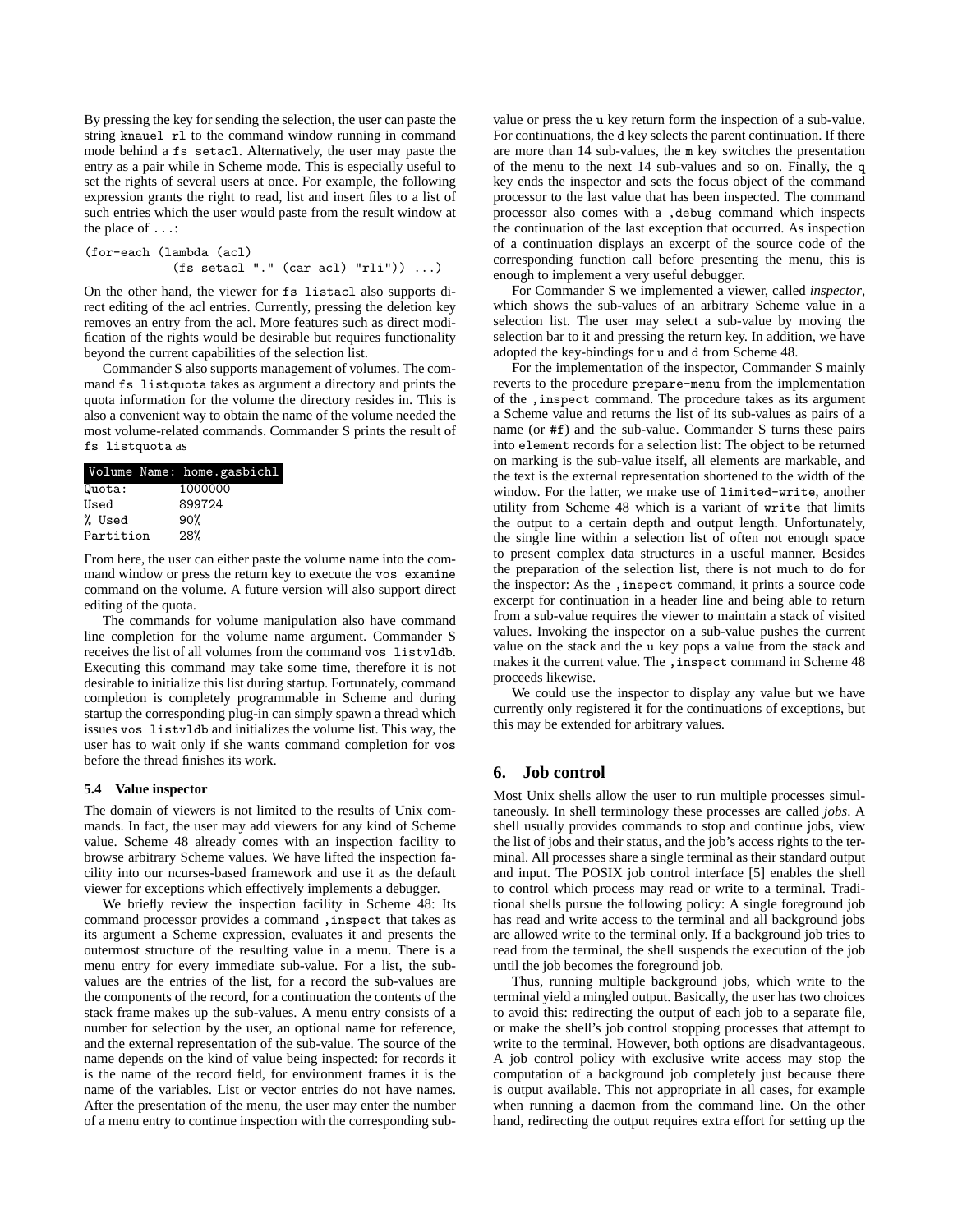redirections for standard output and standard error, viewing the file, and deleting the temporary files afterwards.

Commander S adds a third method, not provided by traditional shells, to the picture; so-called *console jobs*. The standard input and output of a console job are connected via a separate pseudo terminal to Commander S. A thread continuously reads the pseudo terminal to ensure that writing to the terminal does not block. A *console* record stores the pseudo terminals and the buffered output of a job. The viewer plug-in for this record type displays the output of the job in the result buffer and updates it continuously as new output arrives. Thus, the user may review the output of a command at any time. Section 6.3 discusses console jobs in detail and presents the implementation at a glance.

Beside console jobs, Commander S offers job control as known from traditional shells. The implementation, however, diverges from traditional implementations. We present a elegant concurrent implementation in the CML framework in the following sections.

Section 6.1 presents the POSIX job control facilities at a glance. A reader familiar with these facilities and their mode of operation may choose to skip this section. Section 6.2 describes how Commander S runs jobs without a separate console. Section 6.3 explains the execution of console jobs. Section 6.4 describes the implementation of the job list, a data structure that maintains the informations on jobs centrally.

## **6.1 Traditional job control**

The POSIX API contains functions for implementing job control which are widely-used by traditional shells. Scsh already provides bindings to these functions. Thus, it was not necessary extend scsh to implement Commander S's job control. This section explains the basics of POSIX job control using scsh's names for the POSIX functions.

Process groups are the basis for job control — a process group is a set of processes, which share a common process group id. Each process is member of exactly one process group. When a process forks, the child process inherits the process group id of the parent — the process is said to *join* the parent's process group. A process may also *open* a new process group by calling set-processgroup. Each terminal device is associated with one process group, named the *foreground process group*, all other process groups are called *background process groups*. A process group makes itself to the foreground process by calling set-tty-process-group. In contrast to processes of background process groups, processes of the foreground process group are granted read and write access to the terminal. If a background process tries to read from the terminal, the kernel terminal driver suspends the job using the SIGTTIN signal. Depending on the configuration of the terminal a background job writing to the terminal may also be suspended using the SIGTTOU signal. Using wait, a parent process may watch if a child gets suspended.

#### **6.2 Jobs without console**

Jobs without a separate console are either foreground or background jobs and work akin to jobs in a traditional shell. To execute a foreground job, Commander S temporarily escapes the curses mode and hands the control on the screen over to the foreground job. Once the foreground jobs terminates (or gets suspended by a signal), Commander S reobtains control. Commander S expects a background job neither to read from nor write to the terminal. If the job tries to read or write, however, the job gets suspended and Commander S notifies the user (see Section 6.4). In this case the user may choose to continue the job in foreground. Vice versa, a user may also explicitly stop a foreground job and continue the job in background.

```
(define-syntax run/fg
  (syntax-rules ()
    ((\_epf))(run/fg* '(exec-epf epf)))))
(define (run/fg* s-expr)
  (debug-message "run/fg* " s-expr)
  (save-tty-excursion
   (current-input-port)
   (lambda ()
     (def-prog-mode)
     (clear)
     (endwin)
     (restore-initial-tty-info! (current-input-port))
     (drain-tty (current-output-port))
     (obtain-lock paint-lock)
     (let ((foreground-pgrp
             (tty-process-group (current-output-port)))
           (proc
            (fork
             (lambda ()
               (set-process-group (pid) (pid))
               (set-tty-process-group
                 (current-output-port) (pid))
               (eval-shell-env s-expr)))))
       (let* ((job (make-job-sans-console s-expr proc))
              (status (job-status job)))
         (set-tty-process-group
           (current-output-port) foreground-pgrp)
         (newline)
         (display "Press any key to return...")
         (wait-for-key)
         (release-lock paint-lock)
         (iob))))
```
**Figure 5.** Running a job in foreground.

The machinery for running jobs is built on top of scsh's run form. The form  $(run/fg$  epf) executes the extended process form *epf* as a foreground job. To specify a program to run and the corresponding redirections of the input and output channels scsh uses a special syntactic notation: process forms and extended process forms. Thus, run and run/fg are implemented as macros not as functions.

Figure 5 shows the implementation of run/fg. Applications of run/fg expand into a call to run/fg\*; a function that expects a piece of Scheme code as a s-expression as its argument. The Scheme code is supposed to actually run the process using scsh's basic exec-epf facility. Unlike run, exec-epf does not fork the process before running the program. Run/fg\* calls eval-shellenv to evaluate the Scheme code in the shell environment. It is important that the evaluation takes place in the shell environment since an extended process form is implicitly backquoted, thus, by using unquote, a user may embed Scheme code in an extended process form. Carrying out the evaluation in the shell environment ensures, for example, that the user may refer to variables defined interactively in the Scheme mode or use focus values.

Before running the process using eval-shell-env, run/fg\* calls a sequence of ncurses functions to save the current screen, clear it and finally escapes the curses mode temporarily using endwin. This yields an empty screen called the *result screen*. This avoids that the Commander S screen is garbled with the output of the process. To execute the process, run/fg\* forks the process, opens a new process group, and makes this process group the new foreground process group. The parent process calls makejob-sans-console to create a new job record with the process object returned by fork. The parent process uses job-status; a wrapper version of wait for jobs. Thus, the parent waits until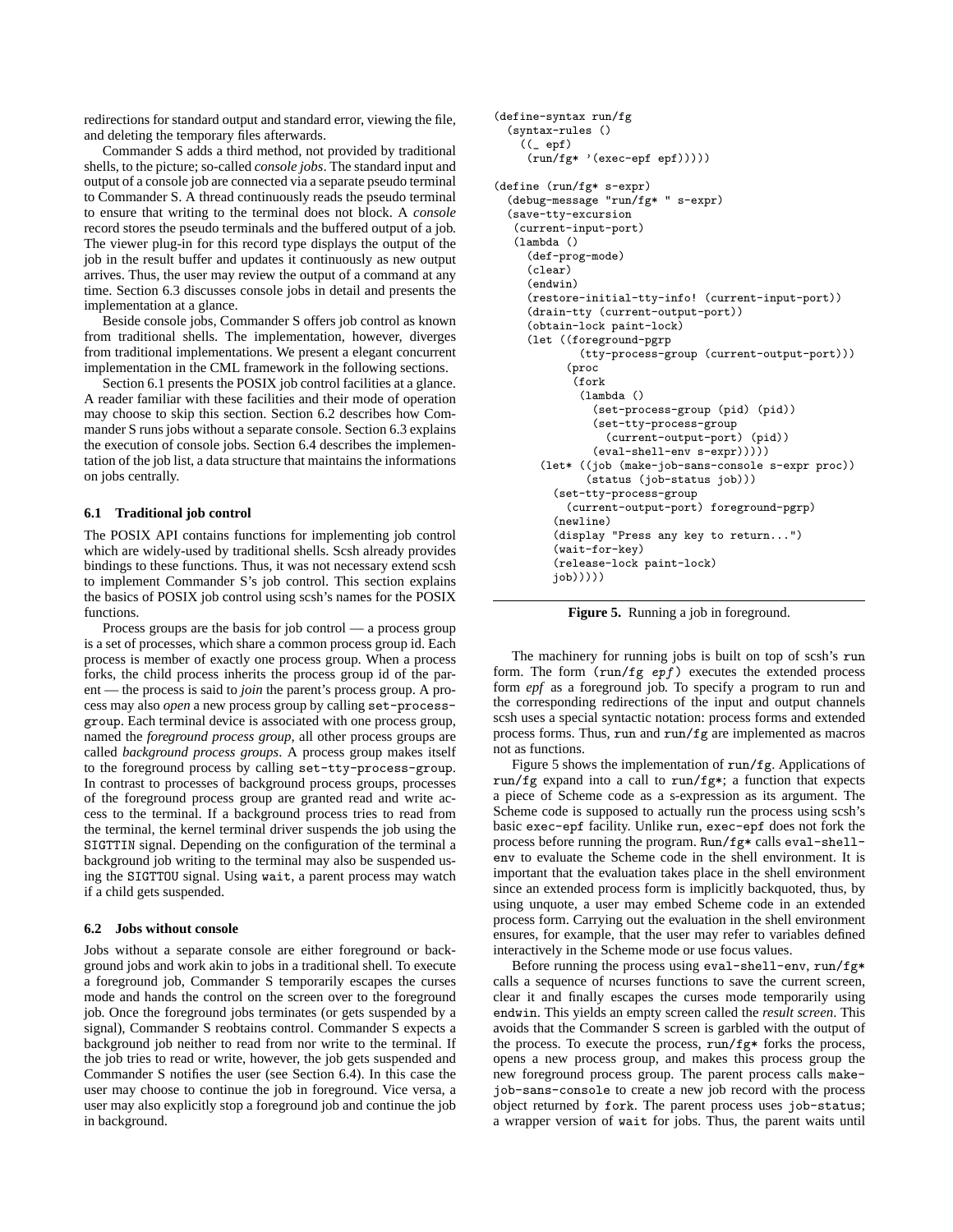the child process exits and makes itself the foreground process group again. Afterwards, the parent process waits for a key press to give the user time to read the child's output. It is essential to ensure that no output occurs during the time Commander S is a background process — otherwise the terminal driver would suspend Commander S. To enforce this condition run/bf obtains the paint-lock which prevents other threads, such as the thread that updates the job status indicator (see Section 6.4), from painting onto the screen.

Running jobs in background works alike using a function run/bg\*. There, the code for escaping from the curses mode and setting the foreground process drops out. On start-up, Commander S configures the terminal to stop background processes that try to write to terminal, thus, a background cannot garble the screen. Commander S offers two functions for continuing suspended jobs without a console: Continue/fg puts a stopped job into the foreground and continues the job, continue/bg, vice versa, continues a job as a background job. The implementation of this functions is derived from the implementation of run/fg\* and run/bg\*. However, instead of forking and calling exec-epf, the functions send the process group of the job a SIGCONT signal, thus, the processes continue to execute.

#### **6.3 Console jobs**

The implementation of console jobs is more complex than the implementation of jobs without console. While there is no extra effort needed to display the output of job without console — it is only visible on the separate result screen — the output of console jobs causes more effort. The output of a job must be read by Commander S continuously to keep the job running. However, displaying the output in the result buffer as it occurs is not reasonable — the job would behave like an ordinary foreground job.

Here, the concept of viewer plug-ins comes into play. The output of a console job is represented by a *console* record. An accompanying viewer plug-in for this record type displays the output and updates the result buffer as new output arrives. To the kernel a console is conceptually just another value with a predefined viewer plug-in. Each console is accompanied by a thread that reads the pseudo terminal of the process and sends the characters read into a synchronous CML channel. Thus, this thread lifts I/O events into the CML framework.

To actually paint the contents of the output buffer to the screen, the console viewer plug-in uses a so-called *terminal buffer*. The heart of a terminal buffer is a thread spawned by the function shown in Figure 6. The terminal buffer is connected via the synchronous pty-channel to the thread that reads the console's output. Depending on whether the console is currently visible in the result buffer or not, the terminal buffer either buffers the new output (by calling terminal-buffer-add-char) or buffers it and immediately repaints the result buffer. The decision whether to update the result buffer or not is left up to the console viewer plug-in, which uses resume-console-output or pause-console-output to stop and continue the updates, respectively.

The terminal buffer performs a second task hidden in the function terminal-buffer-add-char. Basically, this function implements a terminal emulator for a small subset of VT100 control codes. The terminal emulation is necessary to restrict the effects of terminal escape codes generated by the running job to the result buffer only. Forwarding the escape codes rawly to terminal Commander S is running on yields undesirable effects. If the running job outputs the escape code to clear the screen, for example, this escape code would be interpreted by the terminal emulator for the terminal Commander S is running on, and clean the entire screen including the command buffer. Alas ncurses offers no solution to this problem.

```
(define (spawn-console-loop
         pause-channel resume-channel
         window termbuf pty-channel)
  (spawn (lambda ()
    (let lp ((paint? #t))
      (select
       (wrap (receive-rv pause-channel)
             (lambda (ignore)
               (lp #f)))
       (wrap (receive-rv resume-channel)
             (lambda (ignore)
               (lp #t)))(wrap (receive-rv pty-channel)
             (lambda (char)
               (cond
                ((eof-object? char) (lp paint?))
                (else
                 (terminal-buffer-add-char
                  termbuf char)
                 (if paint?
                   (begin
                     (curses-paint-terminal-buffer
                      termbuf window)
                     (wrefresh window)))
                 (lp paint?))))))))))
(define (pause-console-output console)
  (send (console-pause-channel console) 'ignore))
(define (resume-console-output console)
  (send (console-resume-channel console) 'ignore))
```
**Figure 6.** Updating a terminal-buffer and painting it.

#### **6.4 Job status and job list**

A job is in one of the following run states: running, finished, stopped, waiting for input, or waiting with output (the latter applies to background jobs without a console only). Traditional shells notify the user either immediately or before drawing the next prompt if the status of a job changes. Both methods have drawbacks: a prompt notification means that the shell prints the notification directly to the terminal at point of time the status change occurs, thus garbling the terminal output. Waiting for the next prompt avoids a garbled screen, but the user has to issue (empty) commands from time to time to see if a status change occurred. A graphical user interface produces relief for this problem.

Commander S's command buffer displays a small gauge, the *job status indicator*, in the lower right corner of the command window (see figure 1). The job status indicator displays the current number of processes in each of the possible state. Whenever the status of a jobs changes, a thread updates the job counts immediately without disrupting the user.

Commander S uses a central *job list* to maintain a list of all jobs. The job list serves two purposes. First of all, it is needed to implement the jobs command, which prints a list of all jobs and their current state. As a second task, the job list registers all status changes of a job and informs the job status indicator about the change.

The implementation of the job list was tricky  $-$  there are several sources of events that modify the state of the job list: A user may submit a new job at the prompt, stop or continue a job, or a background job may interrupt or finish its execution. Thus, the job list needs to observe several diverse sources for events at once. First of all, user commands such as submitting, continuing, or stopping a job need to inform the job list about the job status changes. The termination or suspension of a background jobs is the second source for events that trigger changes in the state of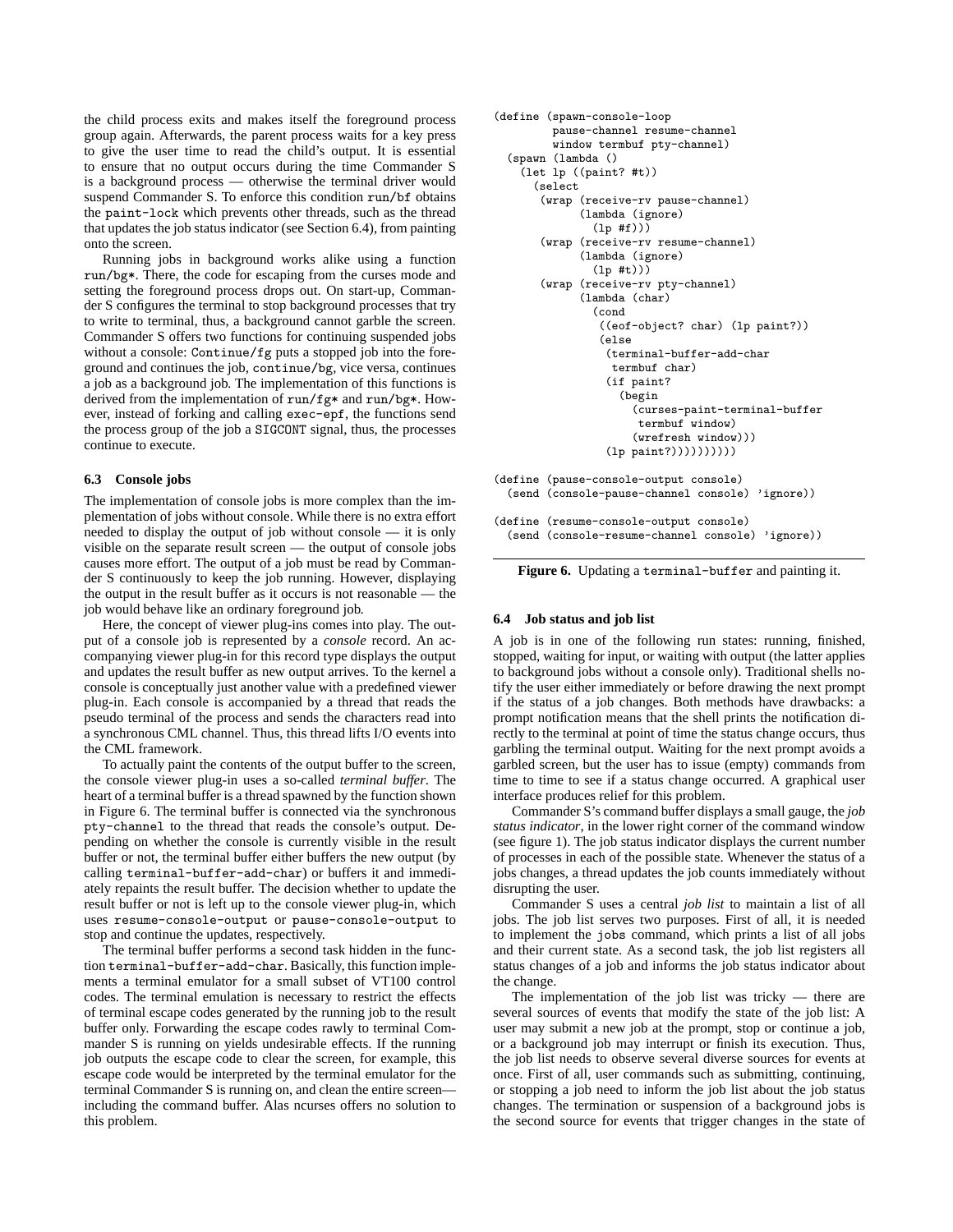the job list. To notice these changes the job list needs to call wait for each background job and update the job list. Using the CML framework these diverse sources for events may easily be represented uniformly as rendezvous. Thus, one central select synchronously waits for the occurrence of any of the named events.

Figure 7 shows an excerpt from the implementation of the job list. The function spawn-joblist-surveillant starts the thread that maintains the job list and returns the statistics-channel. This channel connects the job list with the job status indicator whenever the state of the job list changes in a relevant way, the job list posts the updated job counts to this channel and the thread accompanying the job status indicator updates the gage. The thread spawned by spawn-joblist-surveillant executes an infinite loop that uses select to choose a rendezvous from the possible sources of events affecting the job list. The job list consists of lists for each run state that are bound locally in the thread. The loop variable notify? indicates whether an update of the job status indicator is due. If this is the case, the thread sends the current job counts to statistics-channel. The constructor for jobs makejob-sans-console and make-job-with-console submit the jobs just created to job list using the add-job-channel. If a rendezvous on the add-job-channel is enabled, the function associated to this event by the wrap combinator adds the new job to the list of running jobs and continues the loop. In this case an update of the job status indicator is due, thus the loop function is called with #t as the value for notify?. Receive rendezvous on the notifycontinue/foreground-channel indicate that the user issued a continue/fg or continue/bg command. Thus, a job that is either stopped, waiting with output, or waiting for input changes to the running state. The accordant action for this events deletes the job from the lists for stopped jobs, adds it to the list of running job, and sets notify? to true. The get-job-list-channel is used by the jobs command to get the list of all jobs.

The job list also monitors the status changes of the processes using wait. The constructor for jobs spawns a thread that calls wait on a job's process object, and fills a CML placeholder with the status value returned by wait. The function job-status-rv returns the corresponding rendezvous. This way, the status change of a process translates to a CML rendezvous suitable for integration with the job list's select call. Thus, the job list surveillance thread includes the job-status-rv for all running jobs into the selection of rendezvous by mapping job-status-rv on the list of all running jobs. The function associated with each rendezvous adds and removes the affected job to the corresponding lists of jobs in a specific state. The scsh functions status:exit-val, status:stop-sig, and status:term-sig decode the status value returned by job-status-rv. Depending on whether the process exited, was suspended or terminated abnormally, these functions return #f or an integer providing further information on the reason of state change. If the operating system suspend the process, for example, status:stop-sig returns the signal number that yielded to suspension.

# **7. Related Work**

There is multiplicity of file managers available that follow the tradition of the abandoned Norton Commander, such as the GNU MidnightCommander [6] or LFM [8]. These applications use most of the screen to display one or two file lists which the user may navigate, use to select files, and perform operations on them. The last line of the screen shows the shell prompt of a traditional shell. Thus, these applications are clearly committed to work with files solely. To Commander S, working with files is just one facet of a more holistic approach for easing the work with a shell. The GNU MidnightCommander comes with job control for background jobs but these "jobs" are merely running copying and moving operations.

XEmacs and GNU Emacs ship with dired, a special mode for editing directory trees [10]. The GNU screen [4] terminal manager allows users to detach from a terminal and reattach to it later, and offers some text based copy and paste mechanism. This provides a functionality akin to Commander S's console jobs.

## **8. Conclusion and Future Work**

This paper presented Commander S as a browser for UNIX. With the aid of command plug-ins, Commander S parses the output of commands and acquires the contained information. Viewer plug-ins use the ncurses library to present the output information as interactive content. Commander S contains plug-ins for the most common entities in shell interaction, processes, and filesystem contents. The paper shows that it is possible with little effort to extend Commander S to other domains. Through the use of the CML library, the implementation of the job control is very short, even though it is more powerful than in common UNIX shells and even contains a small terminal emulator for running processes in the background while saving their output.

The technique presented in this paper could be used to present other information such as DNS result records, or the contents of NIS or LDAP databases. As Commander S closely integrates an evaluator for Scheme expressions, the user can always fall back to writing small programs if the power of the command language or the viewers does not suffice to accomplish a task.

One conceivable extension of Commander S is the integration with the Orion window manager which is also based on Scsh. In this combination, Orion would start several Commander S instances concurrently, and assign every instance its own pseudo terminal and Xterm window.

*Acknowledgments* Christoph de Mattia wrote the scsh-ncurses bindings and an early prototype of Commander S called scshnuit.

# **References**

- [1] Sunterlib the Scheme Untergrund library, 2005. Available at http://www.scsh.net/resources/sunterlib.html.
- [2] Norman Adams and Jonathan Rees. Object-oriented programming in Scheme. In *ACM Conference on Lisp and Functional Programming*, pages 277–288, Snowbird, Utah, 1988. ACM Press.
- [3] Eric Raymond, Zeyd Ben-Halim, and Thomas Dickey. *Writing programs with ncurses*, 2004.
- [4] Oliver Laumann et al. *GNU Screen 4.0.2 user manual*, 2005. https://savannah.gnu.org/projects/screen/.
- [5] Donald. A Lewine. *POSIX Programmer's Guide*. O'Reilly & Associates, Inc., 1994.
- [6] Pavel Roskin and Miguel de Icaza. The GNU MidnightCommander, 2005. http://www.ibiblio.org/mc/.
- [7] John H. Reppy. *Concurrent Programming in ML*. Cambridge University Press, 1999.
- [8] Iñigo Serna. lfm —last file manager, 2004. http://www.terra. es/personal7/inigoserna/lfm/.
- [9] Olin Shivers, Brian D. Carlstrom, Martin Gasbichler, and Mike Sperber. *Scsh Reference Manual*, 2003. Available from http: //www.scsh.net/.
- [10] Michael Sperber. Dired. http://www-pu.informatik. uni-tuebingen.de/users/sperber/software/dired/%.